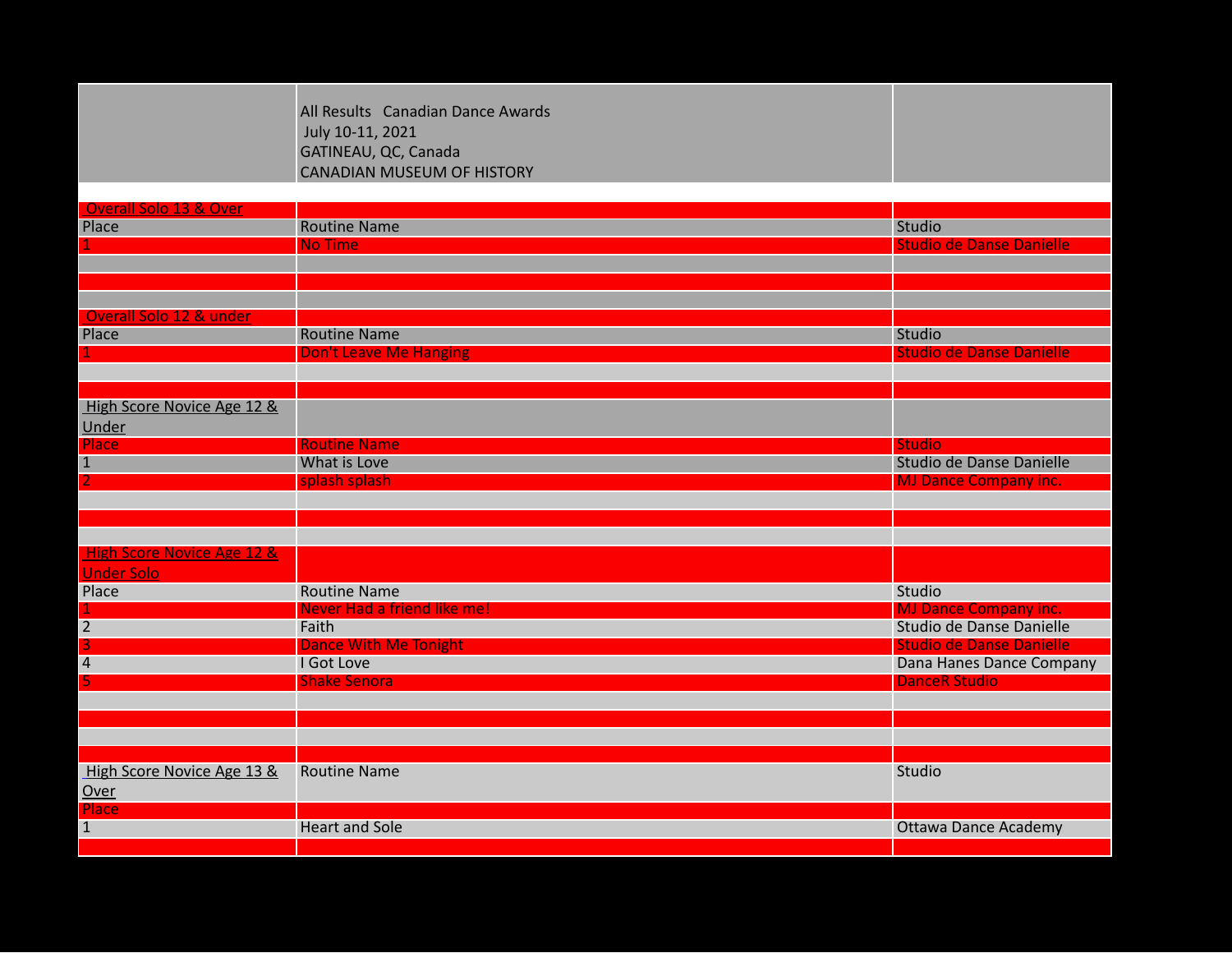| <b>High Score Pre-Comp Age 12</b>  |                                               |                                             |
|------------------------------------|-----------------------------------------------|---------------------------------------------|
| & Under                            |                                               |                                             |
| Place                              | <b>Routine Name</b>                           | Studio                                      |
|                                    | <b>Bang Bang</b>                              | <b>MJ Dance Company inc.</b>                |
| $\overline{2}$                     | maniac                                        | MJ Dance Company inc.                       |
| 3                                  | <b>Little Stars</b>                           | <b>MJ Dance Company inc.</b>                |
| $\overline{4}$                     | <b>Everybody Mad</b>                          | <b>Elite Dance Academy</b>                  |
|                                    |                                               |                                             |
|                                    |                                               |                                             |
|                                    |                                               |                                             |
| High Score Pre-Comp Age 12         |                                               |                                             |
| & Under Solo                       |                                               |                                             |
| Place                              | <b>Routine Name</b><br><b>Rockin The Beat</b> | <b>Studio</b><br><b>Elite Dance Academy</b> |
| $\mathbf{1}$<br>2                  | <b>Open Hands</b>                             | <b>Elite Dance Academy</b>                  |
| $\overline{3}$                     | Loose Control                                 | <b>Elite Dance Academy</b>                  |
| 4                                  | <b>Burning up</b>                             | <b>MJ Dance Company inc.</b>                |
| 5                                  | <b>TURN TO STONE</b>                          | juste danse inc                             |
|                                    |                                               |                                             |
|                                    |                                               |                                             |
|                                    |                                               |                                             |
| High Score Pre-Comp Age 13         |                                               |                                             |
| & Over                             |                                               |                                             |
| <b>Place</b>                       | <b>Routine Name</b>                           | <b>Studio</b>                               |
| $\mathbf{1}$                       | <b>Mount Everest</b>                          | <b>Elite Dance Academy</b>                  |
|                                    |                                               |                                             |
| High Score Pre-Comp Age 13         |                                               |                                             |
| & Over Solo                        |                                               |                                             |
| Place                              | <b>Routine Name</b>                           | <b>Studio</b>                               |
| $\mathbf{1}$                       | <b>Bohemian Rhapsody</b>                      | <b>Elite Dance Academy</b>                  |
|                                    | <b>Run Boy Run</b>                            | <b>Ottawa Dance Academy</b>                 |
| $\overline{3}$                     | Steppy                                        | <b>Ottawa Dance Academy</b>                 |
|                                    |                                               |                                             |
|                                    |                                               |                                             |
|                                    |                                               |                                             |
|                                    |                                               |                                             |
| <b>High Score Solo Age 8 &amp;</b> |                                               |                                             |
| under                              |                                               |                                             |
| Place                              | <b>Routine Name</b>                           | Studio                                      |
|                                    | <b>Hollywood</b>                              | <b>Greta Leeming Studio of</b>              |
|                                    |                                               | <b>Dance</b>                                |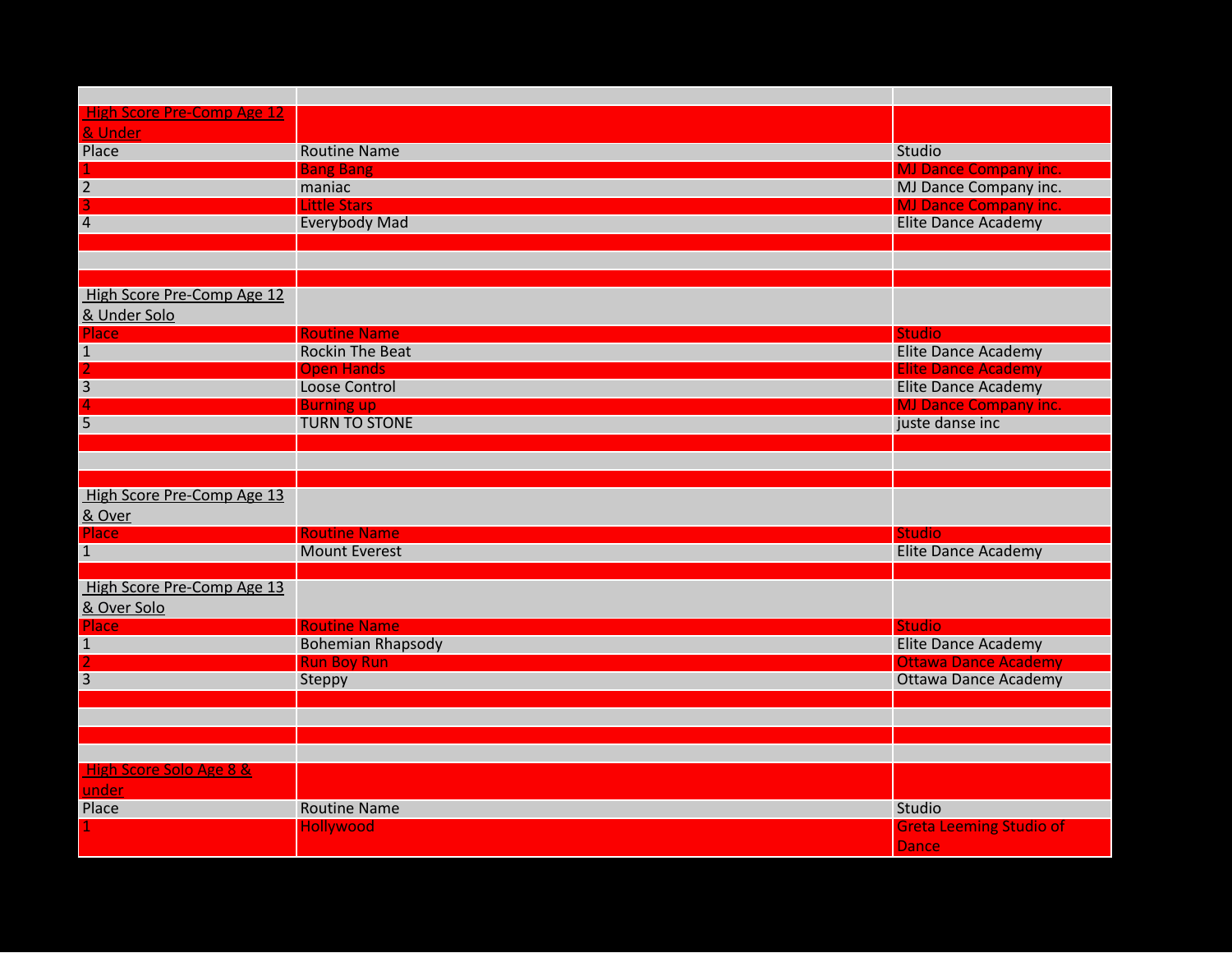| $\overline{2}$                  | <b>Speaking French</b>                            | Dana Hanes Dance Company                    |
|---------------------------------|---------------------------------------------------|---------------------------------------------|
|                                 |                                                   |                                             |
|                                 |                                                   |                                             |
|                                 |                                                   |                                             |
| High Score Solo Age 9 Award     |                                                   |                                             |
| <b>Place</b>                    | <b>Routine Name</b>                               | <b>Studio</b>                               |
| $\mathbf{1}$                    | If He Loves Me Not                                | Studio de Danse Danielle                    |
|                                 |                                                   |                                             |
|                                 |                                                   |                                             |
|                                 |                                                   |                                             |
| High Score Solo Age 10          |                                                   |                                             |
| Place                           | <b>Routine Name</b><br><b>Time To Say Goodbye</b> | <b>Studio</b><br>Ecole de danse Louise Inc. |
| $\mathbf{1}$<br>$\overline{2}$  | <b>Better Place</b>                               |                                             |
|                                 |                                                   | <b>Greta Leeming Studio of</b>              |
|                                 |                                                   | <b>Dance</b>                                |
| $\overline{2}$<br>3             | V-Pop                                             | Studio de Danse Danielle                    |
|                                 | <b>World on a String</b>                          | <b>Greta Leeming Studio of</b>              |
|                                 |                                                   | <b>Dance</b>                                |
|                                 |                                                   |                                             |
|                                 |                                                   |                                             |
| High Score Solo Age 11          | <b>Routine Name</b>                               |                                             |
| Place                           | Don't Leave Me Hanging                            | <b>Studio</b><br>Studio de Danse Danielle   |
| $\mathbf{1}$                    | <b>Love Fool</b>                                  | <b>Dana Hanes Dance Company</b>             |
| $\overline{3}$                  | Satan's Little Lamb                               | <b>Greta Leeming Studio of</b>              |
|                                 |                                                   | Dance                                       |
| 4                               | <b>Midnight Man</b>                               |                                             |
|                                 |                                                   | <b>Greta Leeming Studio of</b>              |
|                                 |                                                   | <b>Dance</b>                                |
| $\overline{5}$                  | Hit Me With Your Best Shot                        | Ecole de danse Louise Inc.                  |
|                                 |                                                   |                                             |
| High Score Solo Age 12<br>Place | <b>Routine Name</b>                               | <b>Studio</b>                               |
| $\mathbf{1}$                    | The Way You Make Me Feel                          | Ecole de danse Louise Inc.                  |
| 2                               | <b>You Say</b>                                    | <b>Dana Hanes Dance Company</b>             |
| $\overline{3}$                  | Smile                                             | Greta Leeming Studio of                     |
|                                 |                                                   | Dance                                       |
|                                 | <b>Don't Stop Believing</b>                       | <b>Studio de Danse Danielle</b>             |
| 3<br>$\overline{4}$             | Amen                                              | Ecole de danse Louise Inc.                  |
| 5                               | <b>I Feel The Earth Move</b>                      | <b>Dana Hanes Dance Company</b>             |
| 6                               | Never Enough                                      | Greta Leeming Studio of                     |
|                                 |                                                   | Dance                                       |
| 6.                              | <b>You Make Me Feel So Young</b>                  | <b>Dana Hanes Dance Company</b>             |
|                                 |                                                   |                                             |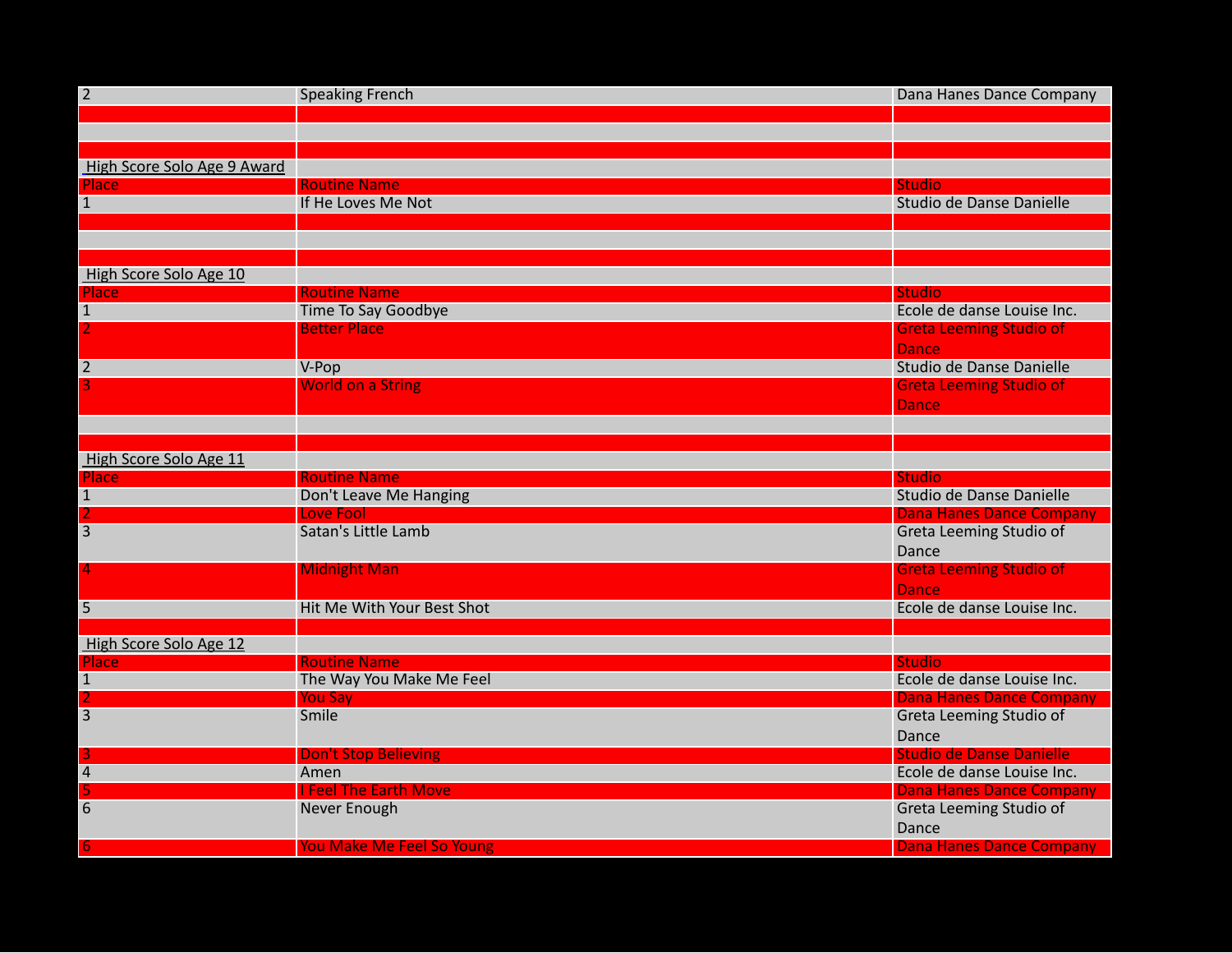| High Score Solo Age 13        |                             |                                    |
|-------------------------------|-----------------------------|------------------------------------|
| Place                         | <b>Routine Name</b>         | <b>Studio</b>                      |
| $\mathbf{1}$                  | <b>Free Falling</b>         | Dana Hanes Dance Company           |
|                               | <b>Billie Jean</b>          | Ecole de danse Louise Inc.         |
| 3                             | ARE YOU WITH ME             | juste danse inc                    |
| $\overline{4}$                | <b>Best For Last</b>        | <b>Dana Hanes Dance Company</b>    |
| 5                             | <b>Black and Gold</b>       | Greta Leeming Studio of            |
|                               |                             | Dance                              |
|                               |                             |                                    |
| High Score Solo Age 14        |                             |                                    |
| Place                         | <b>Routine Name</b>         | <b>Studio</b>                      |
| $\mathbf{1}$                  | Mama                        | Studio de Danse Danielle           |
| $\overline{2}$                | In Sickness, In Health      | <b>Studio de Danse Danielle</b>    |
| $\overline{3}$                | Slow Me Down                | <b>Greta Leeming Studio of</b>     |
|                               |                             | Dance                              |
| 4                             | <b>Little Voice</b>         | <b>Greta Leeming Studio of</b>     |
|                               |                             | <b>Dance</b>                       |
| 5                             | Redemption                  | <b>Ottawa Dance Academy</b>        |
| 6                             | <b>State of Nothingness</b> | Ecole de danse Louise Inc.         |
| $\overline{7}$                | Doves Cry                   | <b>DanceR Studio</b>               |
|                               | Fallin'                     | <b>Dana Hanes Dance Company</b>    |
| 8                             | Resolve                     | Dana Hanes Dance Company           |
|                               | <b>Open Arms</b>            | <b>DanceR Studio</b>               |
| 10                            | <b>Stop Now</b>             | <b>Creative Edge Dance Academy</b> |
|                               |                             |                                    |
|                               |                             |                                    |
| <b>High Score Solo Age 15</b> |                             |                                    |
| <b>Award</b>                  |                             |                                    |
| Place                         | <b>Routine Name</b>         | Studio                             |
|                               | It Washed Over Me           | <b>Studio de Danse Danielle</b>    |
| $\overline{2}$                | Wait                        | Ecole de danse Louise Inc.         |
| 3                             | <b>Losing My Religion</b>   | <b>Dana Hanes Dance Company</b>    |
| $\overline{4}$                | Chained                     | <b>Creative Edge Dance Academy</b> |
|                               | <b>Bills</b>                | <b>Greta Leeming Studio of</b>     |
|                               |                             | <b>Dance</b>                       |
| 6                             | Do You Wanna Dance          | Dana Hanes Dance Company           |
|                               | Moan                        | Ecole de danse Louise Inc.         |
|                               |                             |                                    |
|                               |                             |                                    |
| High Score Solo Age 16        |                             |                                    |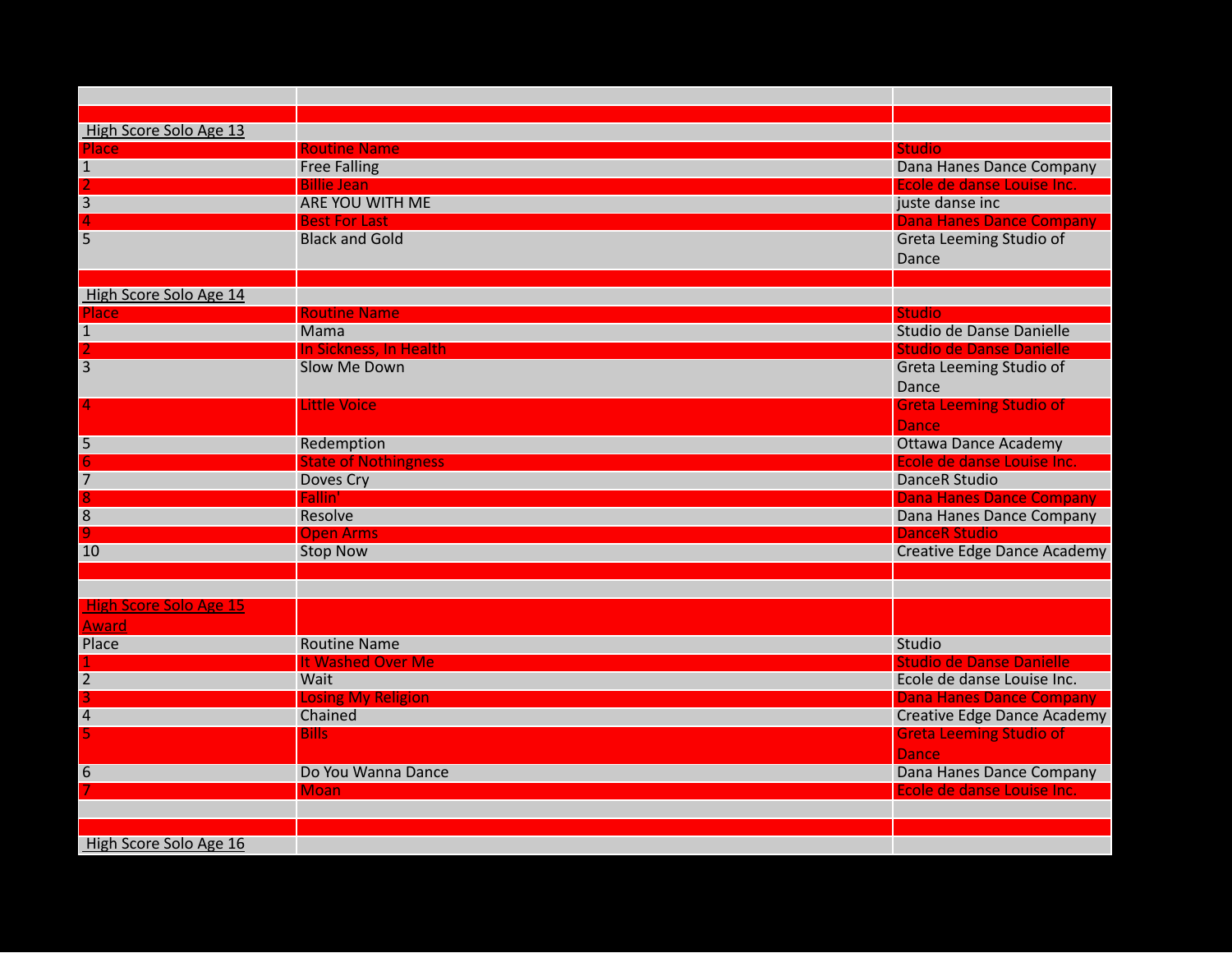| Place                            | <b>Routine Name</b>         | <b>Studio</b>                      |
|----------------------------------|-----------------------------|------------------------------------|
| $\mathbf{1}$                     | Let You Go                  | Dana Hanes Dance Company           |
| $\overline{2}$                   | Gogo                        | Ecole de danse Louise Inc.         |
| $\overline{3}$                   | Creep                       | Dana Hanes Dance Company           |
| $\Delta$                         | <b>Bird Girl</b>            | <b>Creative Edge Dance Academy</b> |
| 4                                | <b>Sunday Kind of Love</b>  | Studio de Danse Danielle           |
|                                  | <b>My Way</b>               | <b>Studio de Danse Danielle</b>    |
|                                  |                             |                                    |
| High Score Solo Age 17           |                             |                                    |
|                                  | <b>Routine Name</b>         | <b>Studio</b>                      |
| <b>Place</b><br>$\mathbf{1}$     | No Time                     | Studio de Danse Danielle           |
|                                  | You Shook Me All Night Long | <b>Studio de Danse Danielle</b>    |
| $\overline{3}$                   | Smile                       | A2Y Dance Inc.                     |
|                                  | <b>Breathe</b>              | <b>Dana Hanes Dance Company</b>    |
| $\overline{5}$                   | <b>Inside Out</b>           | Studio de Danse Danielle           |
|                                  |                             |                                    |
|                                  |                             |                                    |
| High Score Solo Age 18           |                             |                                    |
| Place                            | <b>Routine Name</b>         | Studio                             |
|                                  | <b>Kissing You</b>          | <b>Dana Hanes Dance Company</b>    |
| $\overline{2}$                   | Someone Else                | Ecole de danse Louise Inc.         |
| 3                                | Earth                       | <b>Dana Hanes Dance Company</b>    |
| 4                                | Weight In Gold              | <b>DanceR Studio</b>               |
|                                  | la vie en rose              | <b>MJ Dance Company inc.</b>       |
|                                  |                             |                                    |
|                                  |                             |                                    |
|                                  |                             |                                    |
| <b>America's Young Dancer of</b> |                             |                                    |
| the Year Ultimate Challenge      |                             |                                    |
| <b>Winners</b>                   |                             |                                    |
|                                  | <b>Routine Name</b>         | Studio                             |
|                                  | <b>Hollywood</b>            | <b>Greta Leeming Studio of</b>     |
|                                  |                             | <b>Dance</b>                       |
|                                  | If He Loves Me Not          | Studio de Danse Danielle           |
|                                  |                             |                                    |
|                                  |                             |                                    |
|                                  |                             |                                    |
| America's Junior Dancer of       |                             |                                    |
| the Year Ultimate Challenge      |                             |                                    |
| <b>Winners</b>                   |                             |                                    |
|                                  | <b>Routine Name</b>         | <b>Studio</b>                      |
|                                  |                             |                                    |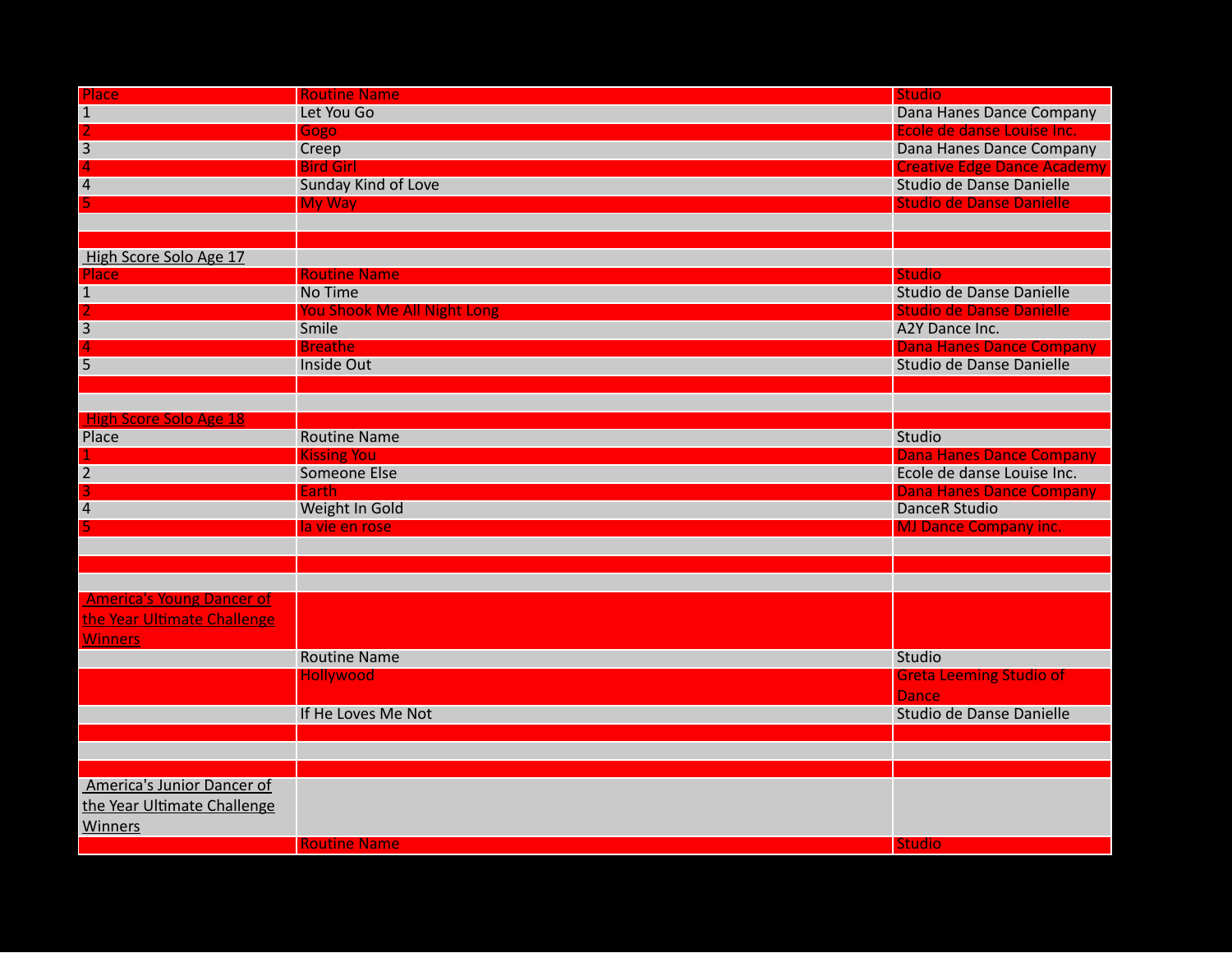|                                     | Don't Leave Me Hanging             | Studio de Danse Danielle                  |
|-------------------------------------|------------------------------------|-------------------------------------------|
|                                     | The Way You Make Me Feel           | Ecole de danse Louise Inc.                |
|                                     | Love Fool                          | Dana Hanes Dance Company                  |
|                                     | <b>You Say</b>                     | <b>Dana Hanes Dance Company</b>           |
|                                     | Amen                               | Ecole de danse Louise Inc.                |
|                                     | <b>I Feel The Earth Move</b>       | <b>Dana Hanes Dance Company</b>           |
|                                     | You Make Me Feel So Young          | Dana Hanes Dance Company                  |
|                                     | <b>Never Enough</b>                | <b>Greta Leeming Studio of</b>            |
|                                     |                                    | <b>Dance</b>                              |
|                                     | Don't Stop Believing               | Studio de Danse Danielle                  |
|                                     | <b>Smile</b>                       | <b>Greta Leeming Studio of</b>            |
|                                     |                                    | <b>Dance</b>                              |
|                                     | Satan's Little Lamb                | Greta Leeming Studio of                   |
|                                     |                                    | Dance                                     |
|                                     | <b>Time To Say Goodbye</b>         | Ecole de danse Louise Inc.                |
|                                     |                                    |                                           |
|                                     |                                    |                                           |
|                                     |                                    |                                           |
| <b>America's Teen Dancer of the</b> |                                    |                                           |
| <b>Year Ultimate Challenge</b>      |                                    |                                           |
| <b>Winners</b>                      |                                    |                                           |
|                                     | <b>Routine Name</b>                | Studio                                    |
|                                     | It Washed Over Me                  | <b>Studio de Danse Danielle</b>           |
|                                     | Wait                               | Ecole de danse Louise Inc.                |
|                                     | <b>Mama</b>                        | <b>Studio de Danse Danielle</b>           |
|                                     | Losing My Religion                 | Dana Hanes Dance Company                  |
|                                     | <b>Free Falling</b>                | <b>Dana Hanes Dance Company</b>           |
|                                     | In Sickness, In Health             | Studio de Danse Danielle                  |
|                                     |                                    |                                           |
|                                     |                                    |                                           |
|                                     |                                    |                                           |
| America's Senior Dancer of          |                                    |                                           |
| the Year Ultimate Challenge         |                                    |                                           |
|                                     |                                    |                                           |
| <b>Winners</b>                      | <b>Routine Name</b>                |                                           |
|                                     | No Time                            | <b>Studio</b><br>Studio de Danse Danielle |
|                                     |                                    | <b>Dana Hanes Dance Company</b>           |
|                                     | <b>Kissing You</b><br>Let You Go   | Dana Hanes Dance Company                  |
|                                     |                                    | <b>Dana Hanes Dance Company</b>           |
|                                     | Creep                              | Ecole de danse Louise Inc.                |
|                                     | Gogo                               |                                           |
|                                     | <b>You Shook Me All Night Long</b> | <b>Studio de Danse Danielle</b>           |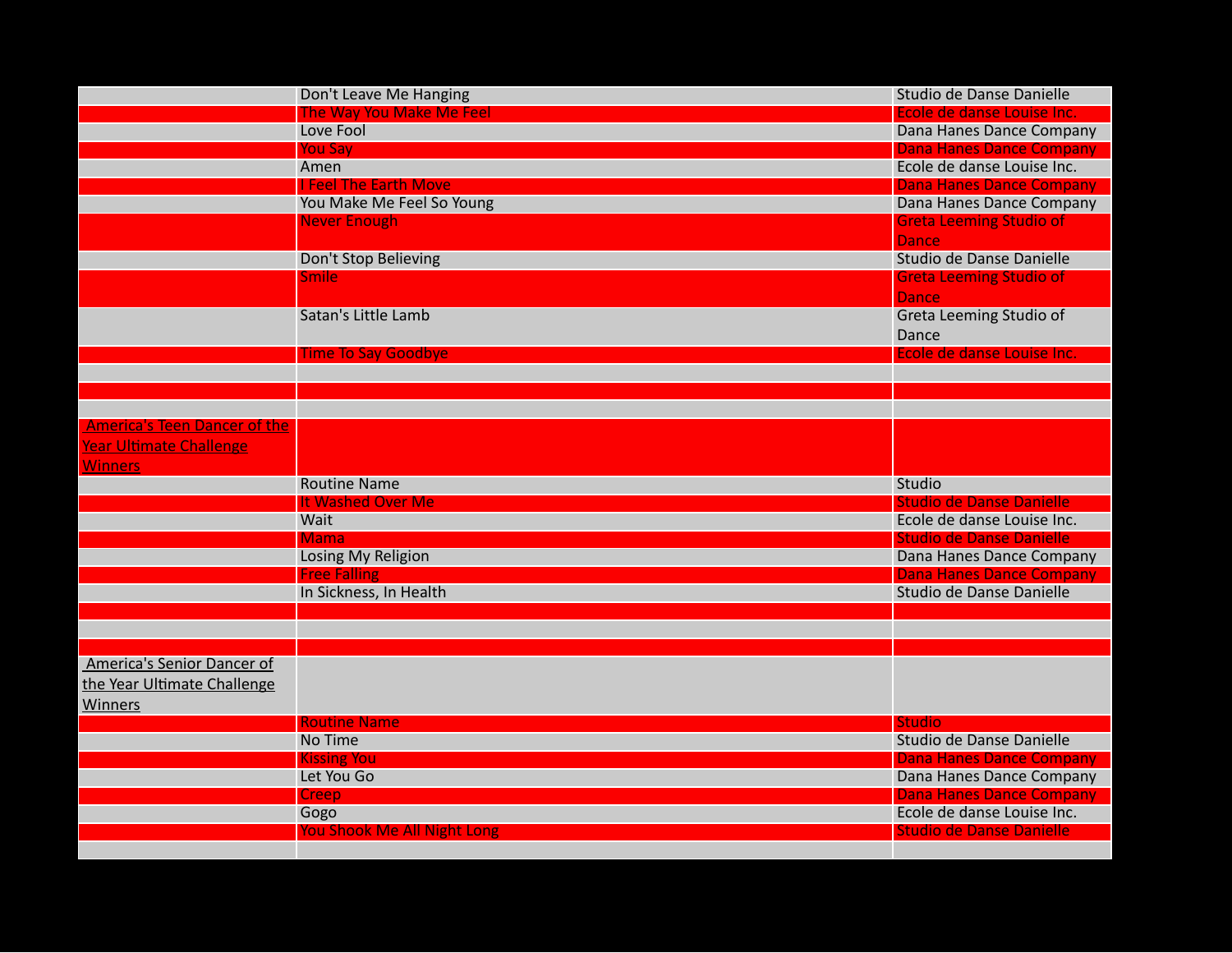| High Score Young Duo -             |                                    |                                                          |
|------------------------------------|------------------------------------|----------------------------------------------------------|
| Production                         |                                    |                                                          |
| Place                              | <b>Routine Name</b>                | <b>Studio</b>                                            |
| $\mathbf{1}$                       | <b>Broadway Baby</b>               | Greta Leeming Studio of                                  |
|                                    |                                    | Dance                                                    |
|                                    | <b>Steam Heat</b>                  | <b>Studio de Danse Danielle</b>                          |
| $\overline{3}$                     | <b>Growing Pains</b>               | Studio de Danse Danielle                                 |
|                                    |                                    |                                                          |
|                                    |                                    |                                                          |
|                                    |                                    |                                                          |
| High Score Junior Duo-             |                                    |                                                          |
| Production                         |                                    |                                                          |
| <b>Place</b>                       | <b>Routine Name</b>                | <b>Studio</b>                                            |
| 1                                  | <b>Funkier Than</b>                | Dana Hanes Dance Company                                 |
|                                    | <b>All That Jazz</b>               | <b>Dana Hanes Dance Company</b>                          |
|                                    |                                    |                                                          |
|                                    |                                    |                                                          |
|                                    |                                    |                                                          |
|                                    |                                    |                                                          |
| High Score Teen Duo/Trio           | <b>Routine Name</b>                | <b>Studio</b>                                            |
| Place<br>$\mathbf{1}$              | Slow Me Down                       | Studio de Danse Danielle                                 |
|                                    | <b>Something Stupid</b>            | Ecole de danse Louise Inc.                               |
| 3                                  | Before You Float Away Into Nothing | Studio de Danse Danielle                                 |
|                                    | <b>Happiest Year</b>               | Ecole de danse Louise Inc.                               |
| $\overline{5}$                     | don't worry about me               | MJ Dance Company inc.                                    |
|                                    |                                    |                                                          |
|                                    |                                    |                                                          |
| <b>High Score Senior Duo/Trio</b>  |                                    |                                                          |
| Place                              | <b>Routine Name</b>                | Studio                                                   |
|                                    | <b>Misery Loves Company</b>        | <b>Studio de Danse Danielle</b>                          |
| $\overline{2}$                     | Man's World                        | Studio de Danse Danielle                                 |
| 3                                  | <b>Sirens</b>                      | <b>Dana Hanes Dance Company</b>                          |
| $\overline{4}$                     | La Vie En Rose                     | Dana Hanes Dance Company                                 |
|                                    |                                    |                                                          |
|                                    |                                    |                                                          |
|                                    |                                    |                                                          |
| <b>High Score Teen Small Group</b> |                                    |                                                          |
| Place                              | <b>Routine Name</b>                | <b>Studio</b>                                            |
| $\mathbf{1}$                       | Victory<br><b>Big Spender</b>      | MJ Dance Company inc.<br><b>Dana Hanes Dance Company</b> |
|                                    |                                    |                                                          |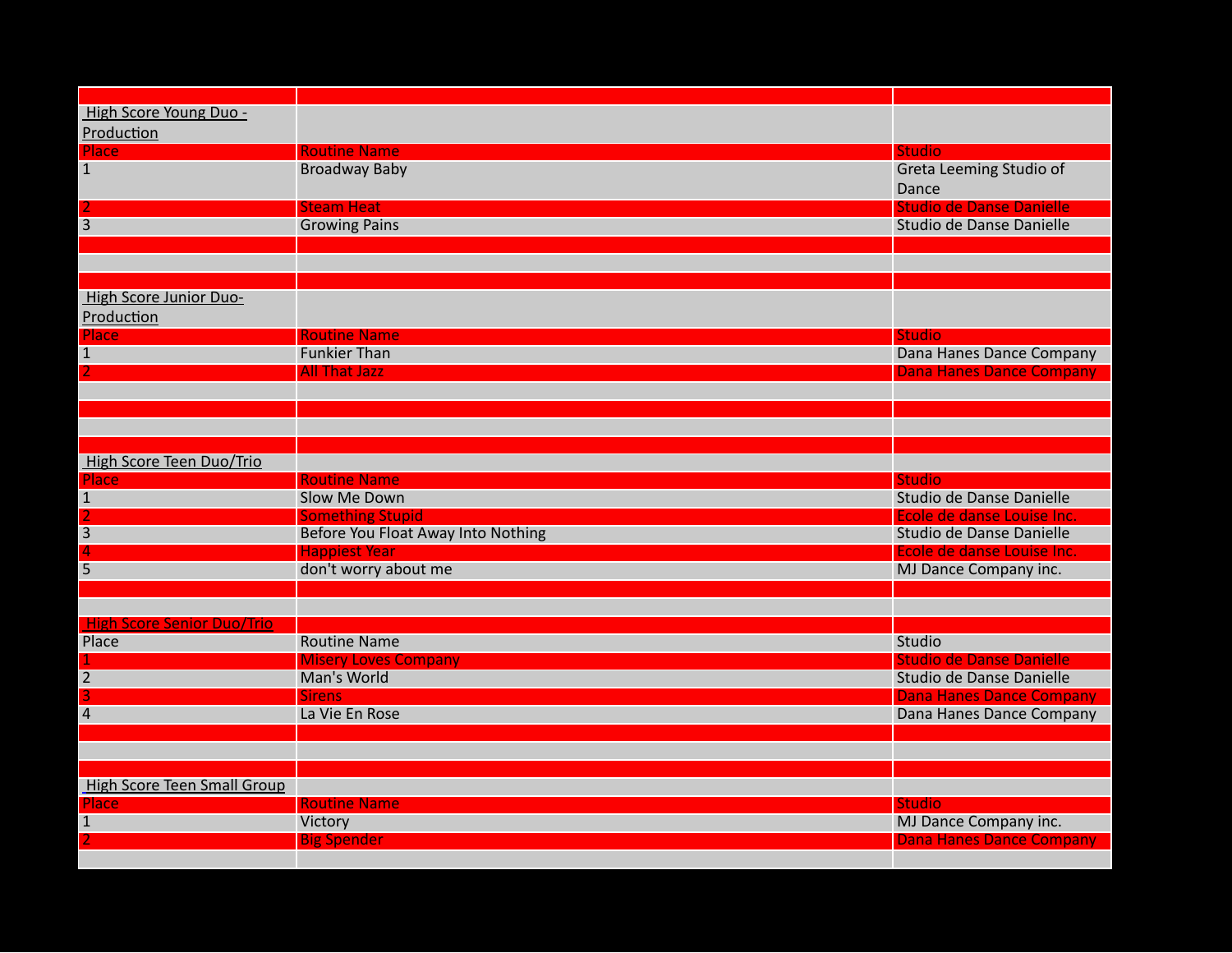| <b>High Score Senior Small</b> |                               |                                 |
|--------------------------------|-------------------------------|---------------------------------|
| Group                          |                               |                                 |
| Place                          | <b>Routine Name</b>           | <b>Studio</b>                   |
| $\mathbf{1}$                   | Innocence                     | Dana Hanes Dance Company        |
|                                |                               |                                 |
|                                |                               |                                 |
| 13 and over Large Group        |                               |                                 |
| Place                          |                               |                                 |
|                                | <b>Nothing Compares</b>       | <b>Dana Hanes Dance Company</b> |
| $\overline{2}$                 | <b>Cheers Darling</b>         | Dana Hanes Dance Company        |
|                                |                               |                                 |
|                                |                               |                                 |
| 13 & Over High Score Class     |                               |                                 |
| thru Extended                  |                               |                                 |
| Place                          |                               | Studio                          |
|                                | <b>Enough Of Our Machines</b> | <b>Dana Hanes Dance Company</b> |
|                                |                               |                                 |
|                                |                               |                                 |
| Solo Choreography Award 12     |                               |                                 |
| & Under                        |                               |                                 |
|                                | <b>Routine Name</b>           | <b>Studio</b>                   |
|                                | Don't Leave Me Hanging        | Studio de Danse Danielle        |
|                                | <b>Outside Time</b>           | <b>Studio de Danse Danielle</b> |
|                                | My Discarded Men              | Studio de Danse Danielle        |
|                                | The Way You Make Me Feel      | Ecole de danse Louise Inc.      |
|                                |                               |                                 |
|                                |                               |                                 |
| Solo Choreography Award 13     |                               |                                 |
| & Over                         |                               |                                 |
|                                | <b>Routine Name</b>           | <b>Studio</b>                   |
|                                | Don't Let The Sun             | Dana Hanes Dance Company        |
|                                | Wait                          | Ecole de danse Louise Inc.      |
|                                | No Time                       | Studio de Danse Danielle        |
|                                | It Washed Over Me             | <b>Studio de Danse Danielle</b> |
|                                |                               |                                 |
|                                |                               |                                 |
|                                |                               |                                 |
|                                |                               |                                 |
| Young Choreography Award       |                               |                                 |
| 13 & Over Award                |                               |                                 |
|                                | <b>Routine Name</b>           | <b>Studio</b>                   |